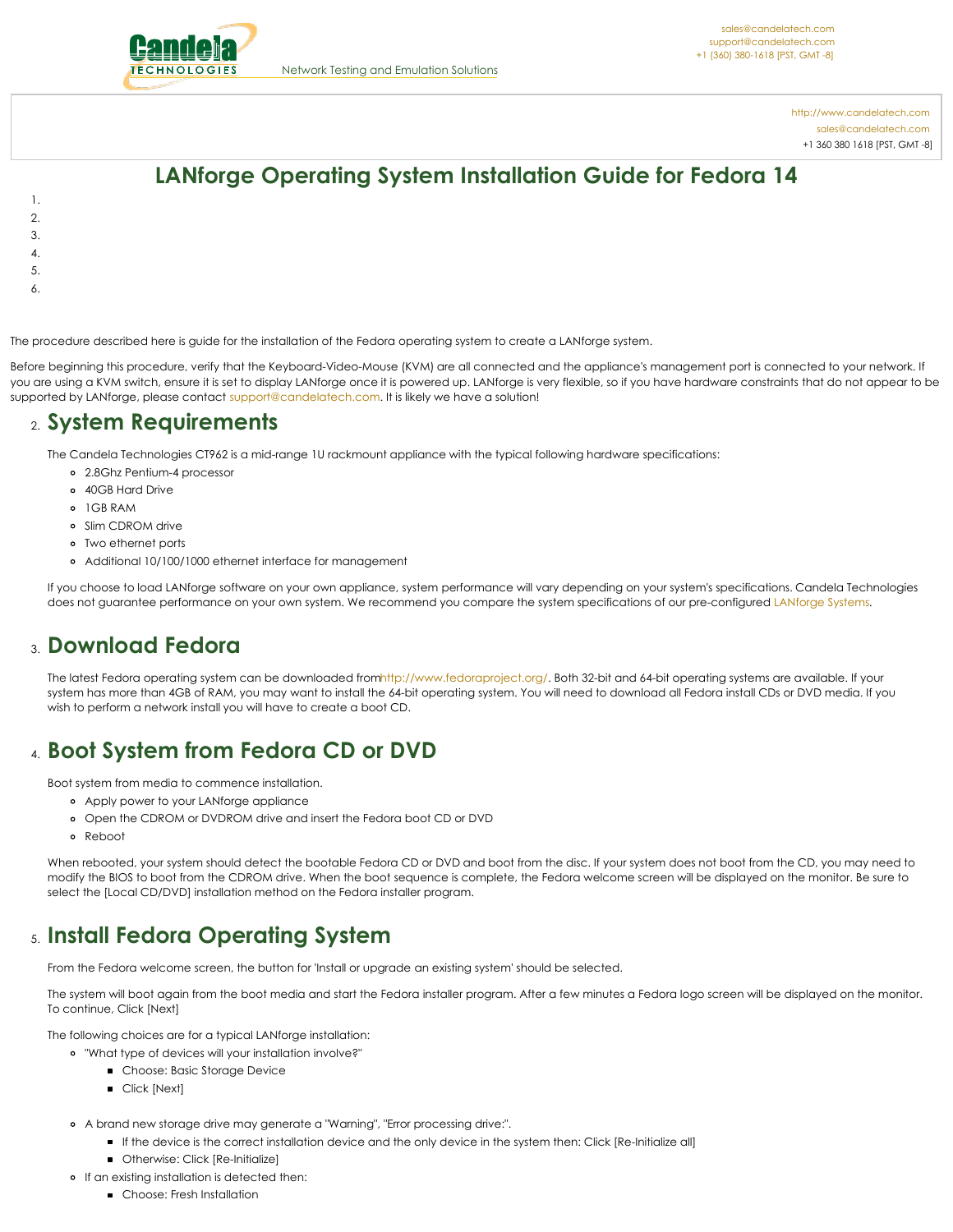- **Click [Next]**
- "Please name this computer"
	- **Click [Next] or...**
	- **Enter a hostname and click [Next]**
- Select the timezone for the system (red X on map), and click [Next]
- "Enter a password for the root user."
	- Enter "lanforge" as the standard default password for lanforge system
	- **Click [Next]**
	- For "Weak Password" pop up: Click [Use Anyway]
- "Which type of installation would you like?"
	- **Replace Existing Linux System(s)**
	- **Click [Next]**
- The installer may detect more than one potential installation target.
	- Be sure to select the correct "Install Target Devices" from the "Data Storage Devices" list.
	- Ensure that "Boot Loader" button is checked for the install target device.
	- **Click [Next]**
- For the "Confirm" warning "...reformatted partitions will be lost": Click [Write Changes to Disk]
- "The default installation of Fedora..." screen will appear  $\circ$ 
	- Check the "Customize now" button
		- **Click [Next]**
- o Select 'Applications' from the list on the left:
	- Select the 'Engineering and Scientific' checkbox
	- **Deselect the 'Games and Entertainment' checkbox**
- Select 'Development' from the list on the left:
	- **Select the 'Development Tools' checkbox**
- Select 'Servers' from the list on the left:
	- Select each checkbox, i.e. all servers
- o Select 'Base System' from the list on the left:
	- Select 'Base' then [Optional packages]. Select the 'bridge-utils' and click [Close]
	- Select the 'System Tools' checkbox then [Optional packages]. Check the 'wireshark-gnome' checkbox and click [Close]
	- **Click [Next]**

The system will now check dependencies in packages selected for installation and proceed to install which will take several minutes. When complete, the following message will be displayed on the monitor: 'Congratulations, your Fedora installation is complete. Please reboot to use the installed system...'

**NOTE**: Before rebooting, remove Fedora boot media from the optical drive. If the boot media remains in the drive, the system will not boot from the hard drive.

Click [Reboot]

The system will now reboot automatically from the LANforge hard drive. When the boot sequence is complete, the Fedora welcome screen will be displayed on the monitor.

### 6. **Configure Computer Settings and Create User Login**

This procedure configures the computer settings to operate LANforge and creates the lanforge user login and password.

- Click [Forward]
- License Information: Click [Forward]
- Create User:
	- Enter Username, Full Name, Password, Confirm Password: lanforge
	- **Click [Forward]**
	- Warning (Password is weak... Do you want to use it anyway?): Click [Yes]
- Date and Time:
	- **Select the 'Synchronize data and time over network' checkbox.**
	- **Click [Forward]**
- Hardware Profile
	- **Click [Forward]**
	- **Question: Are you sure...? Click [No, do not send.]**

When the boot sequence is complete, login from the Fedora welcome screen:

Username and Password: lanforge